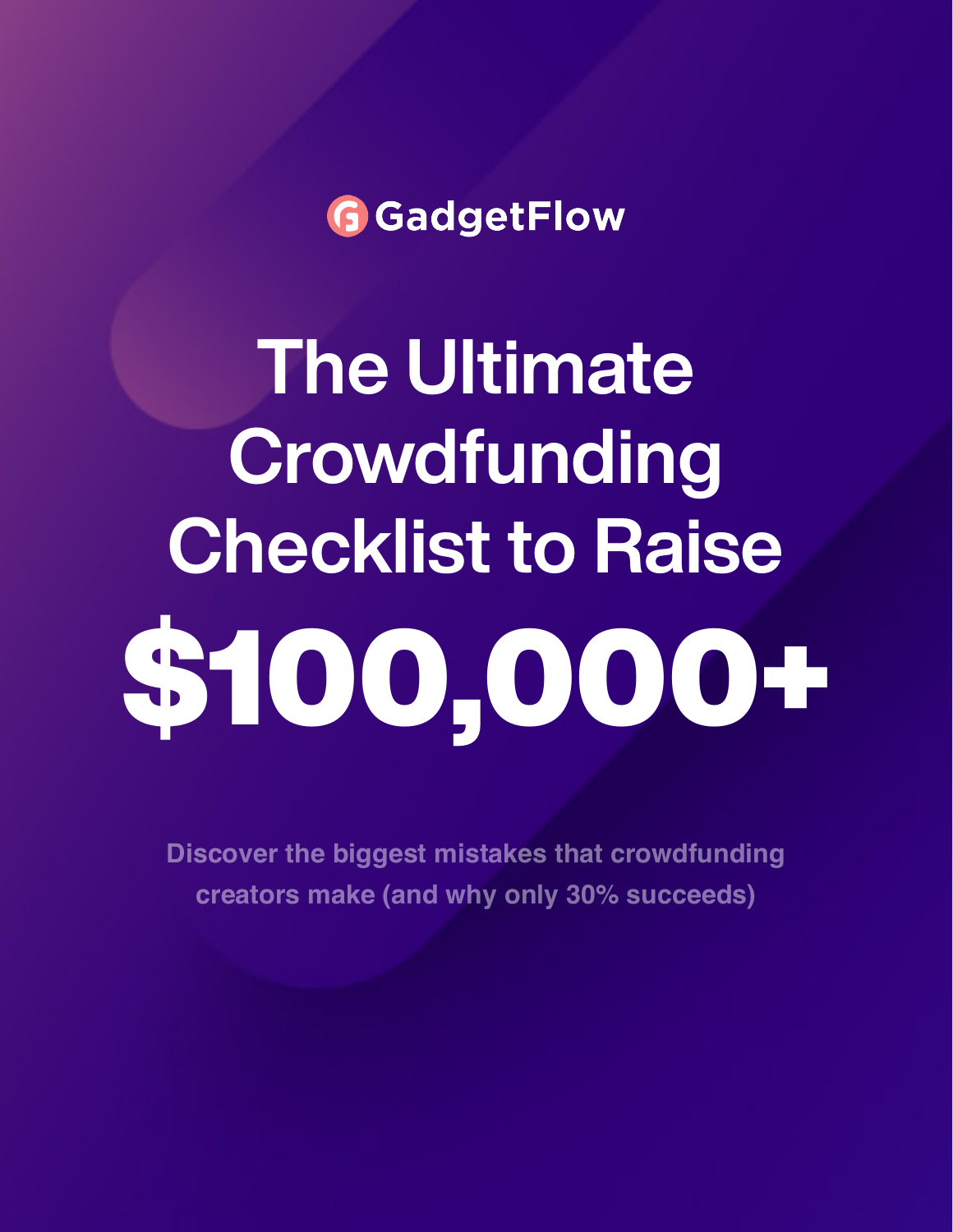# **Introduction**

Thank you for downloading the Ultimate Crowdfunding Checklist. After working with over 7,000 Crowdfunding campaigns since 2012 and blogging about Crowdfunding for over 5 years, we've gathered all of our knowledge in a single PDF document to guide creators and brands through the Crowdfunding process.

In this guide you will learn how to launch a crowdfunding campaign, how to estimate shipping prices, where to promote your campaign, how to approach publications and blogs, how to do cross promotions, which tools and services to use, and everything in between.

Crowdfunding is not just about launching a prototype of your idea. It's about how you get into the business of transforming the idea into a mainstream product. Although it sounds like a whole new form of raising funds for your project, it is still quite similar to any other business model out there. Our crowdfunding checklist will help you get started and plan a successful crowdfunding campaign.

You still have an MVP which is why you still need a proper business structure. This doesn't confine to the product idea alone. It's about how you present it to the online audience (aka backers!) and structure your marketing plan. It's about how you plan the whole business model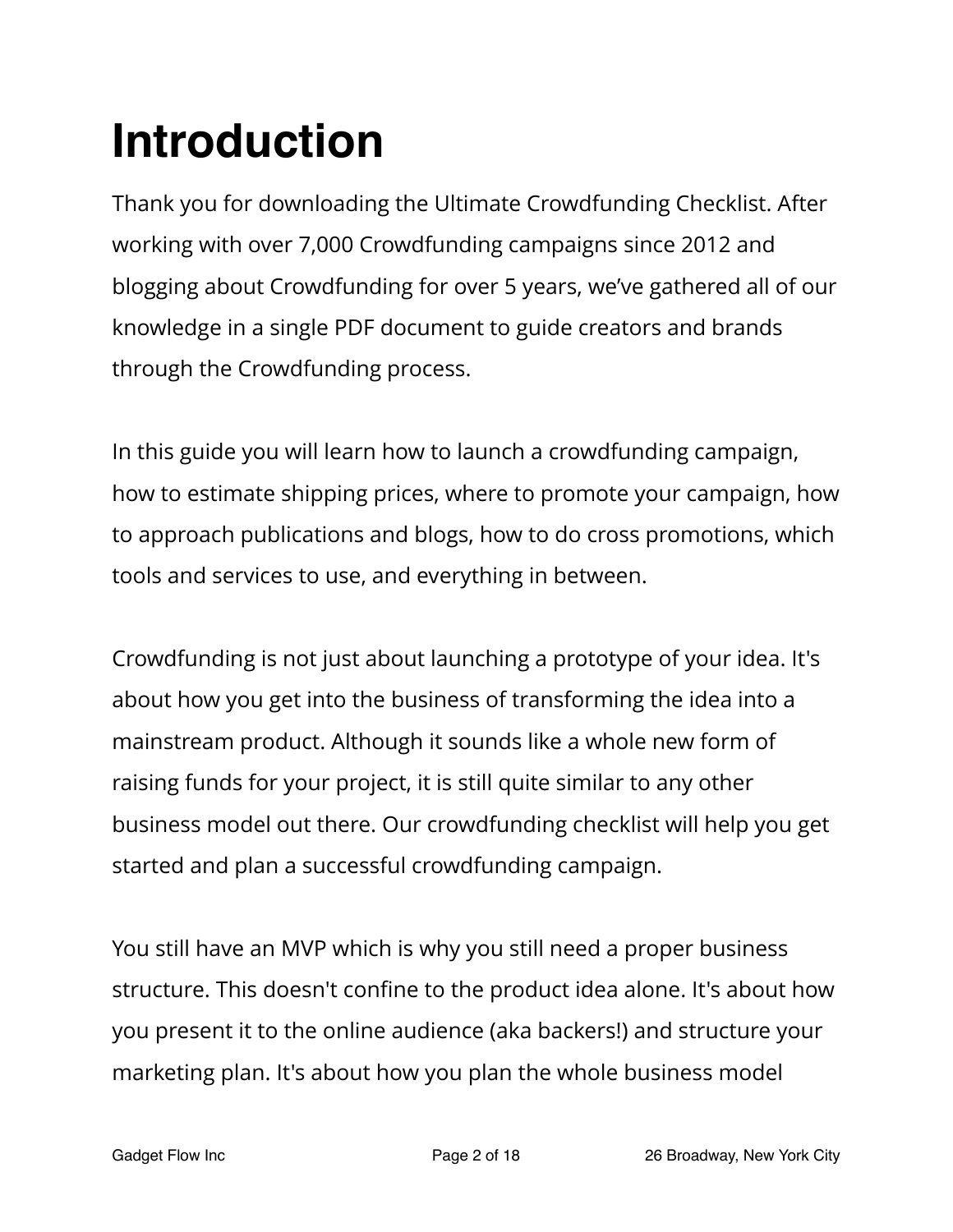starting with a simple crowdfunding project. So, to keep you on track, we've created multiple sections from pre-launch to fulfillment with valuable resources, and step by step guides.

# **Pre-Launch Crowdfunding Checklist**

### **Design Your Product Prototype**

At first, you must consider having a proper product prototype chalked out. In order to do so, you need the right product design tool. Tools like [Sketchfab,](https://sketchfab.com/) [Sketchup,](https://www.sketchup.com/) and [Fusion 360](http://www.autodesk.com/products/fusion-360/overview) can be of help. You can also hire 3rd party companies like [Alskar,](https://www.alskar.com/?gclid=Cj0KCQiApt_xBRDxARIsAAMUMu8amhEFwpx-d81jakcrWxiZxZnNkE3PyDWmkYolX2374o46Fj5jzjwaAtzXEALw_wcB) or [Trident.](http://home.trident-design.com/)

#### **Calculate Your Exact Funding Goal**

Next step would be to set up a funding goal. We recommend setting a budget based on the percentage that you need to raise. This would be your minimum viable goal. Check our detailed article [here](http://thegadgetflow.com/blog/calculate-crowdfunding-goal/).

#### **Do Your Research on Past Crowdfunding Campaigns**

You must consider doing thorough research on past crowdfunding campaigns and create your own crowdfunding checklist based on your findings. Gather their strengths and weaknesses and try to incorporate them in your campaign. For example, if you are coming up with a wallet, check what other wallet crowdfunding campaigns have been like and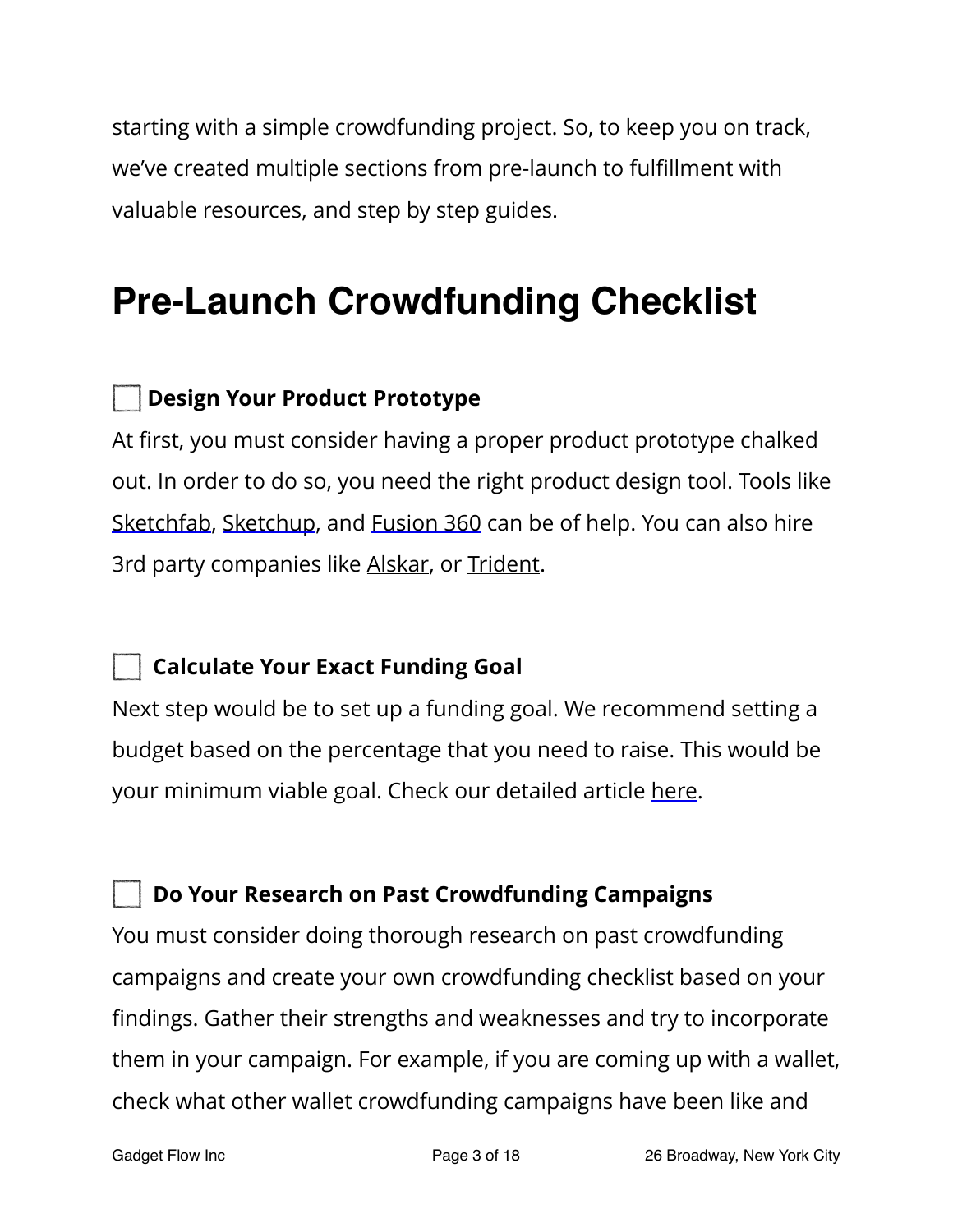which ones were successful. Try to find out that one aspect of those campaigns that made them tick. It's very important to realize what works for your campaign and why.

# **Chalk Out Your Task Calendar**

You need to form a proper calendar based on the activities you need to do. From designing a prototype to shipping the first version of your product, the calendar should be as detailed as possible. [Here's our](https://go.indiegogo.com/blog/2015/12/crowdfunding-prep-calendar-checklist.html)  [favorite.](https://go.indiegogo.com/blog/2015/12/crowdfunding-prep-calendar-checklist.html)

# **Set the length of your campaign**

We also recommend setting the length of your campaign for a span of 30-45 days. Once you are done with the campaign, you can go for the [InDemand program on Indiegogo](https://entrepreneur.indiegogo.com/how-it-works/indemand/) and keep your orders coming. After the entire crowdfunding phase is over, you must also switch to your own e-shop. We recommend Shopify or an Amazon Store for the beginning. If you are a Gadget Flow customer, you will also get handson help from the Amazon Launchpad team. In order to access this, all you have to do is just head over to your [Gadget Flow Dashboard](https://thegadgetflow.com/dashboard/) and then click "Interested in Launchpad" under Add-ons.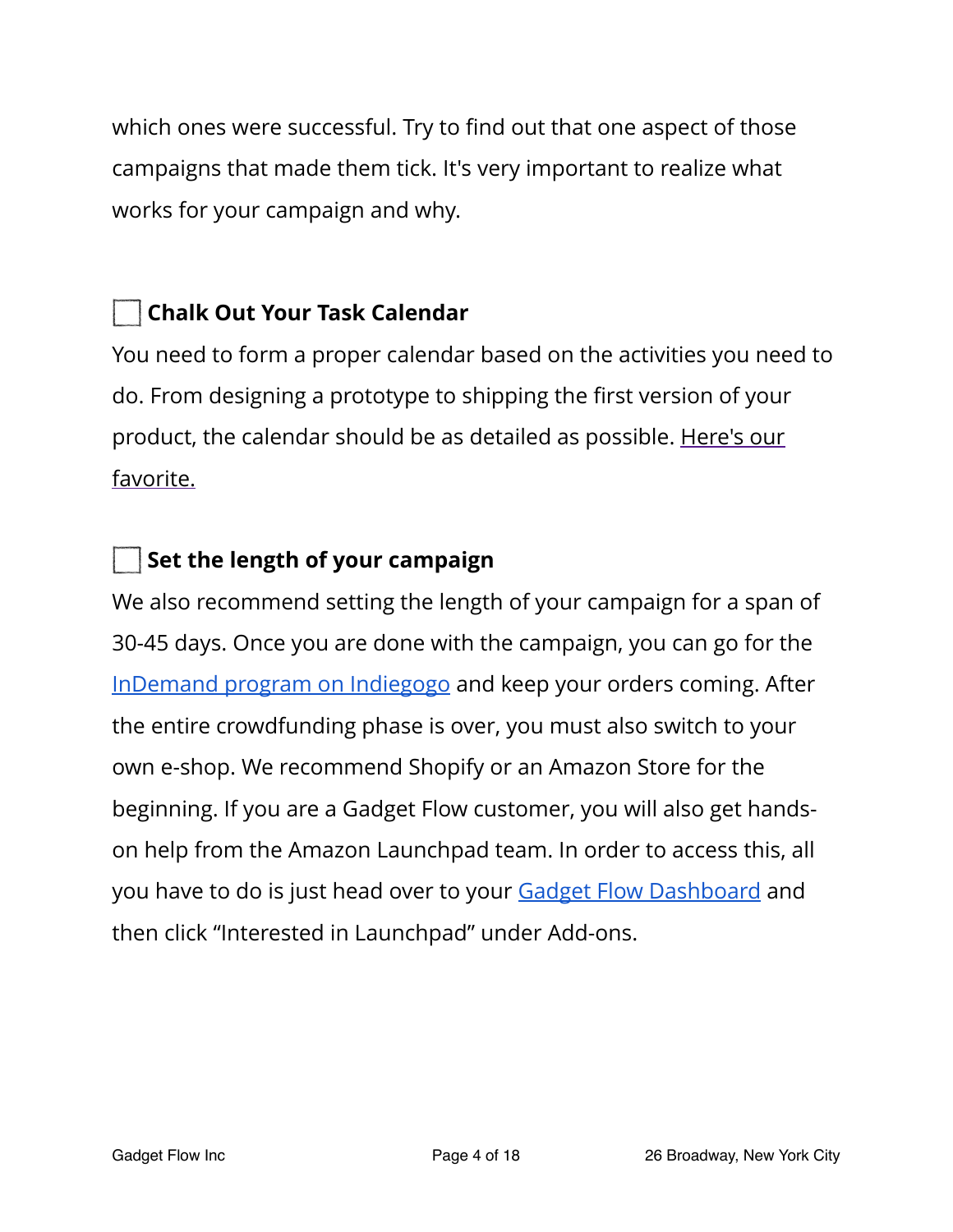# **Use Crowdfunding Services**

Start planning your budget for using the popular crowdfunding services that are available online. Platforms such as [Gadget Flow,](https://thegadgetflow.com/submit/) [Backerkit,](https://www.backerkit.com/) [BackerClub,](https://backerclub.co/homepage.php) [Yanko Design](https://www.yankodesign.com/), [Kickbooster](https://kickbooster.me/) and so on will help you get the maximum outreach possible for your campaign. The best way to choose which one works for your campaign is to read UGC content in the form of testimonials and forum discussions. Check our detailed article [here](http://thegadgetflow.com/blog/crowdfunding-project-promotion/).

# **Create Your Landing Page to Capture Emails**

You can do FaceBook Ads to spread the word. Try doing this at least 2-3 months before you launch your campaign. Also, make a list of all the sign-ups and use them as your newsletter subscribers. Check how this [campaign got successful with Facebook Ads here.](http://thegadgetflow.com/blog/facebook-ads-can-help-raise-pledges-kickstarter/) Make sure to nurture your subscribers by going over your story as well as getting them familiar with the crowdfunding process.

# **iOS 14.5 Update and Facebook Pixel / Ad Targeting**

With the iOS 14.5 update, it's a whole new game for Facebook Pixel and ad targeting. If you've been relying on your Facebook pixel to build retargeting audiences for your ad campaigns, now is the time to reconsider your strategy. Apple now requires apps in the App Store to obtain permission to "track" users across apps and websites owned by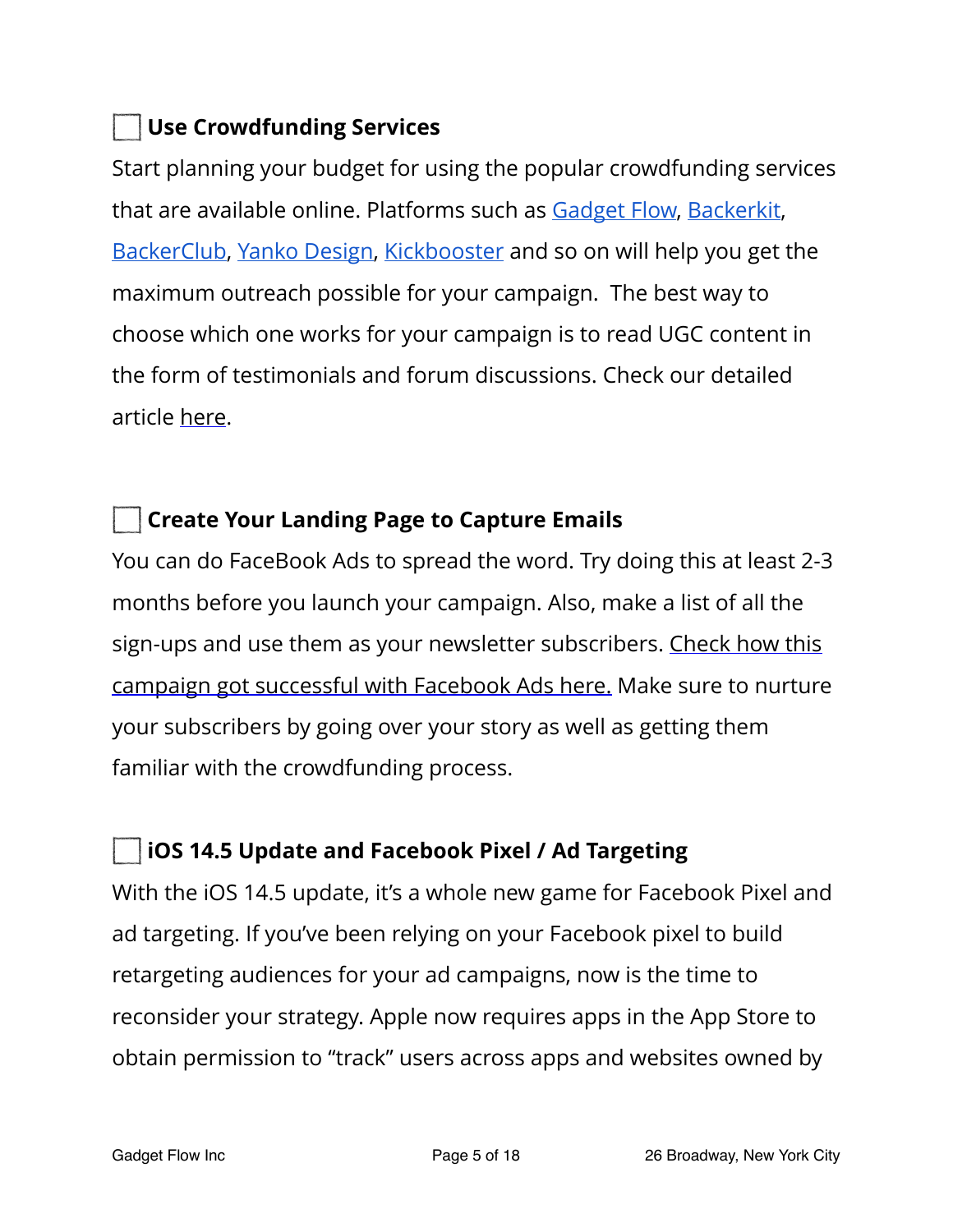third parties for advertising and measurement purposes through its AppTrackingTransparency (ATT) framework.

As a result of these changes, advertisers running campaigns that target iOS 14.5 and later users will be impacted by limitations on data sharing.

If you optimize, target or report on web events from [Facebook pixel](https://www.facebook.com/business/help/742478679120153?id=1205376682832142) or any of our other business tools, you can take steps to update your event setup and manage these changes. Check out the steps required for Facebook's business page [here](https://www.facebook.com/business/help/126789292407737?id=1205376682832142).

# **Send a Monthly Newsletter with Updates**

Create a newsletter and start sending monthly updates to your subscribers (sign-ups) regarding your campaign. You can use services like MailChimp, MailerLite or Campaign Monitor. Once you send the campaigns, track the open rates and click-through rates to see how many users are interested in your newsletter and work on it accordingly. Check our detailed article [here.](http://thegadgetflow.com/blog/ecommerce-email-marketing-how-to-turn-leads-into-valuable-customers/)

# **Set Up the Social Media Channels**

Go for Facebook, Twitter, and Instagram. Additionally, make sure to have an attractive cover image that highlights your campaign and where it is live - Kickstarter or Indiegogo. Add images, videos or GIFs on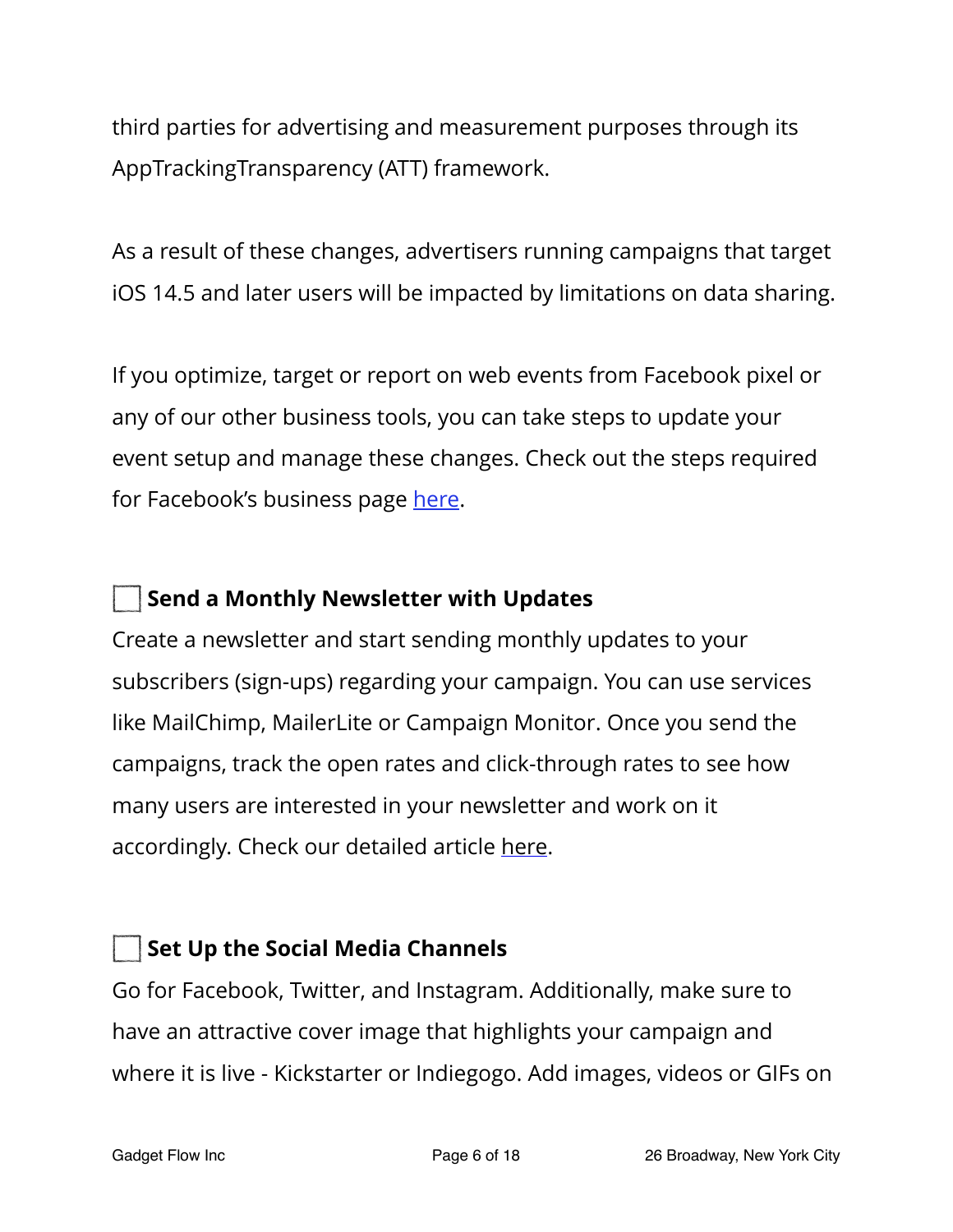your social posts as they perform better than links (only). Check our detailed article [here.](http://thegadgetflow.com/blog/get-crowdfunding-backers-social-media-marketing/)

#### **Prepare a Social Media Campaign Chart**

You must be regular on these channels and post your content at least once or twice per week before your campaign goes live. Twitter is also a great platform to look for influencers. You can also tweet and ask them if they can go through your campaign or give it a shout out if possible.

# **Prepare a List of Influencers**

Look for influencers based on your product niche and ask them to spread the word. You can also collaborate with previous campaigns on Instagram or other social channels. Check our detailed article [here.](http://thegadgetflow.com/blog/find-influential-backers-crowdfunding-campaign/)

# **Prepare Your Visual Assets on Time**

This includes good lifestyle images of the product including GIFs and a crowdfunding campaign video. Try avoiding white background images as they don't make your product look real. Instead, go for images that show your product in the real world and how it can be used. Our statistics say that lifestyle images perform 60% better than white [background images.](https://thegadgetflow.com/blog/lifestyle-photos-vs-white-background-photos-which-one-works-best-and-why/) You can either use an agency, a freelancer, or do it yourself.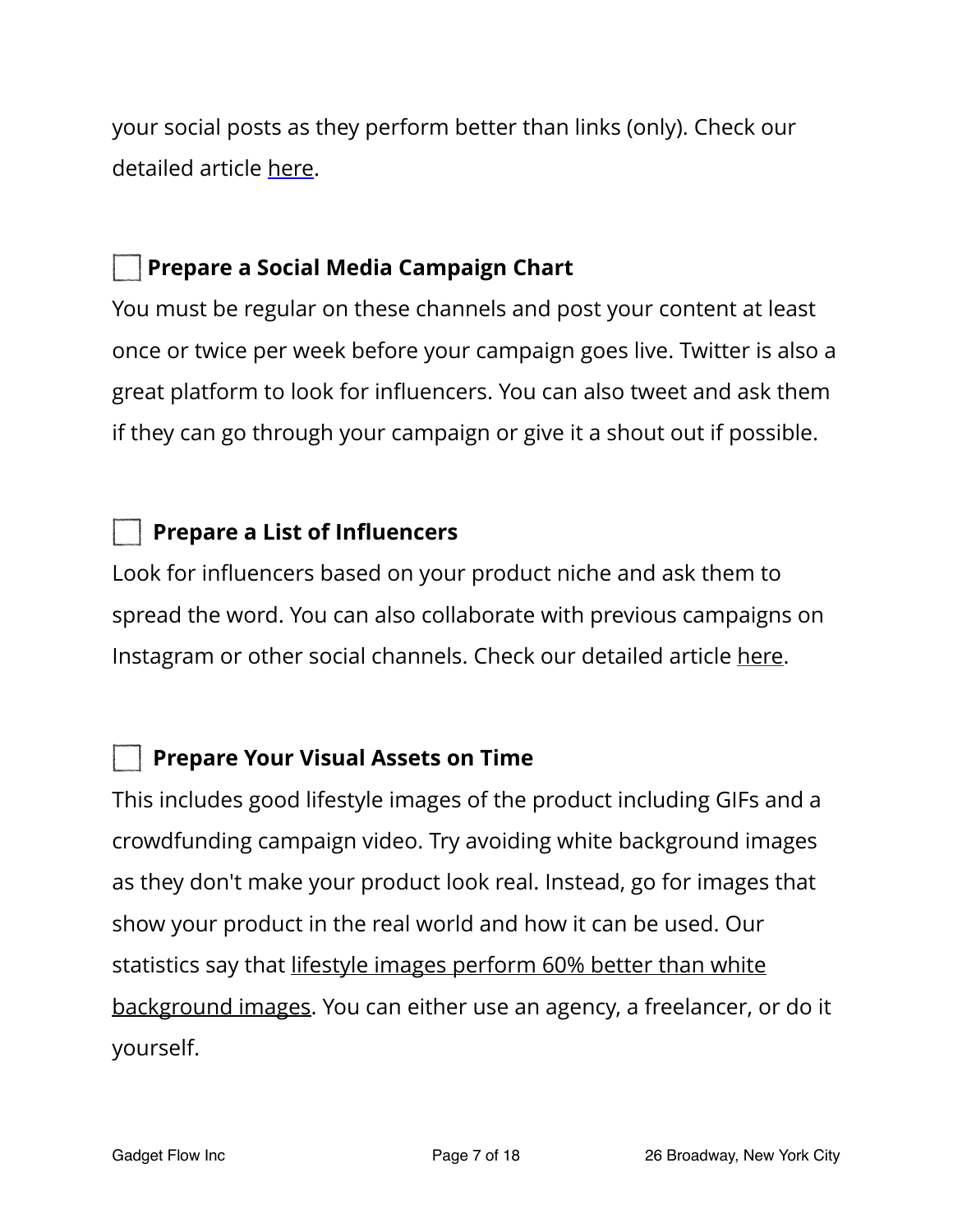#### **Set Up a Separate Budget for Video Production Cost**

Your crowdfunding video is one of the key features for driving traffic to your campaign. So, you must set up a budget separately for video production. A medium range video would usually cost \$3K-\$5K while a professional crowdfunding video would cost you between \$8K-\$12K.

# **Set Up Your Reward Tiers**

Start setting your reward tiers based on your main goal. Your rewards should be related to the product and not just \$1 Thank-You cards or \$10 T-shirts and so on. In fact, those rewards work for the backers who consider your projects on a charitable ground. But otherwise, it's quite vague to go for that kind of pledges instead of doing your reward chart based on the actual product. Think about bundles like 3+1 free or 4 + free shipping.

#### **Prepare a Draft of Your Story**

Craft your story and prepare a draft for the campaign. Always remember that crowdfunding is about the story and your journey towards making the product. Narrate your story in a more engaging way. It's always wise to hire a copywriter to go through the entire project and make sure it looks perfect. Make sure to go through your background, how did you come up with the idea, mention your partners, etc.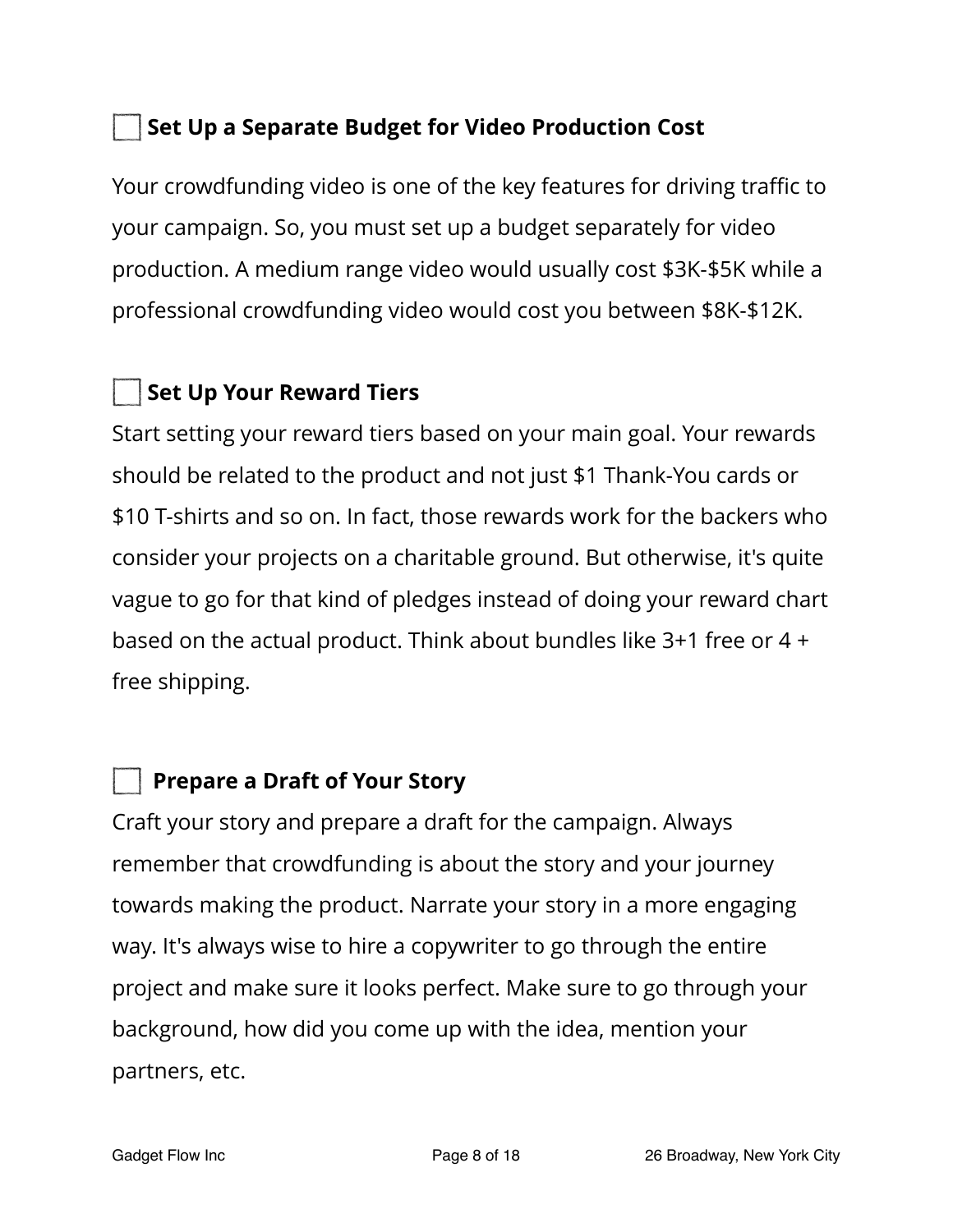#### **Reach Out to Media for Launch-Day Coverage**

Reach out to media outlets for getting coverage on the day of your launch. Media coverage is essential to get the word out. But you should always know where to draw the line. Don't try to overdo the whole thing. If you have a million dollar idea, press attention is inevitable.

# **Plan the Fulfillment Process**

Services like [Crowdox,](http://crowdox.com/?utm_source=GADGETFLOW&utm_campaign=GADGETFLOW&utm_term=GADGETFLOW) [BackerKit](http://backerkit.com/), Fulfi[llrite](http://thegadgetflow.com/blog/fulfillrite-a-reliable-one-stop-solution-for-ecommerce-or-crowdfunding-order-fulfillment/) can help you in this zone. It's better to deliver your product earlier than expected. Avoid a delay to stay in the good book of your backers.

# **Show Up on Crowdfunding Forums**

Start showing your presence in online crowdfunding forums like [Kickstarter Forum](https://kickstarterforum.org) as much as possible. This will help you increase your contacts and enhance your credibility at the same time. Answer questions or ask your doubts and listen to what others in the same field have to say.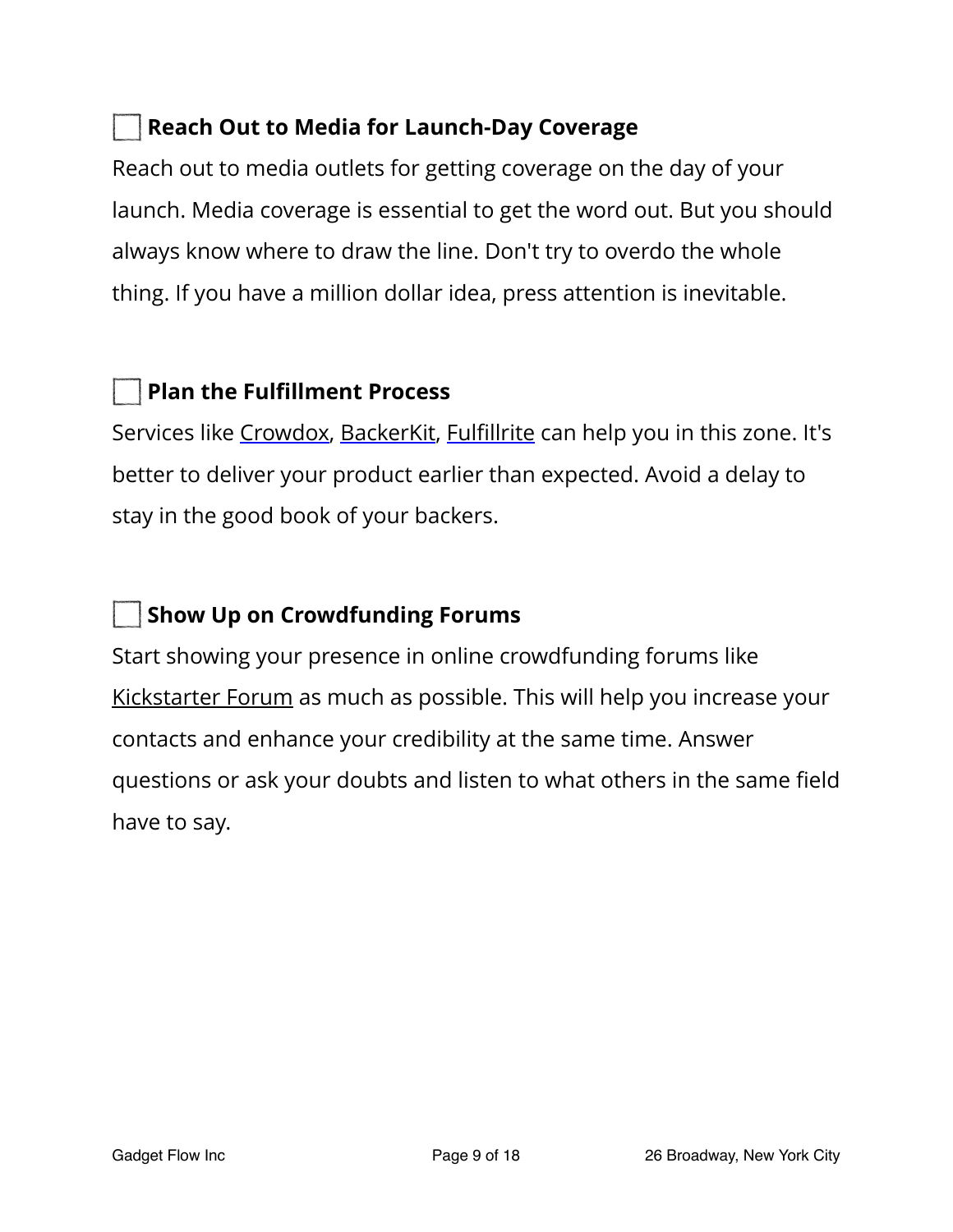# **Going Live Crowdfunding Checklist**

# **Create Your Official Press Release**

Once your campaign is live, you need to make sure that the word reaches out to the media on time. It would be advisable to create an official press release 24 hours before your campaign goes live. Send it to all the media outlets you have reached out before. That way, you'll be able to spread the word immediately after your campaign goes live. You can also use PR distribution services.

### **Send a Newsletter to your Subscribers**

Use a newsletter service like Campaign Monitor, MailChimp or MailerLite to send your subscribers a dedicated newsletter blast as soon as your campaign goes live. Keep updating them with the progress after two days and then after a week. Finally, give them a final shoutout five days before your campaign ends.

# **Schedule Social Media Posts Beforehand**

Ensure to have your social media queue filled up on Buffer. Keep posting updates about your campaign across social media channels and discuss its importance through your posts.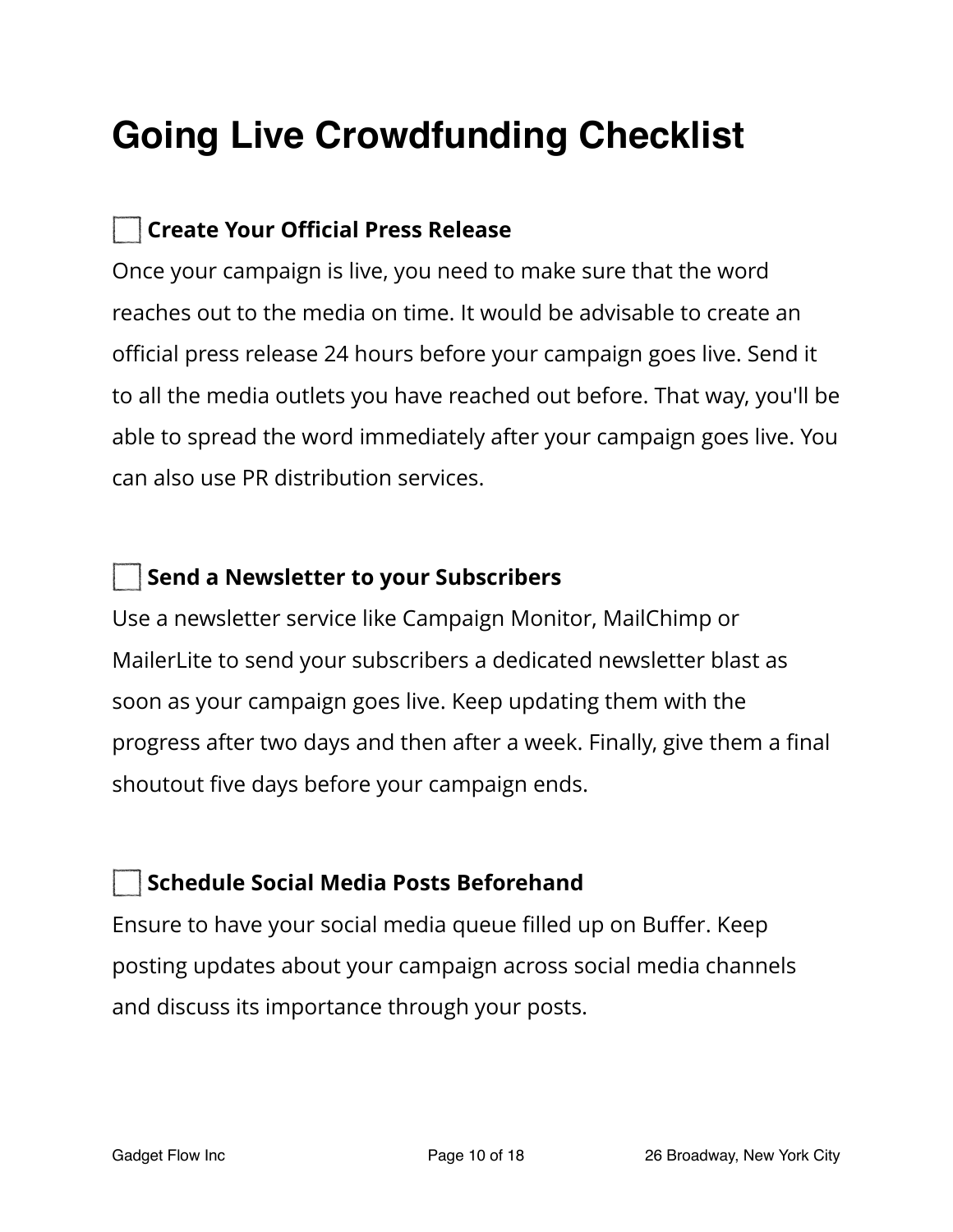### **Respond to the Comments As Soon As Possible**

Interacting with your potential backers is extremely important. Make sure to reply to those comments on Facebook, Twitter or your campaign page on time. You can use a service like [Mention](http://mention.com/) for this.

# **Join Facebook Communities**

You can also join Facebook communities related to crowdfunding not only for sharing your campaign but also for interacting with industry experts and for gathering more insights regarding your campaign and how you can improve it for maximum engagement.

# **Track Your Traffic Sources**

It's always essential to keep track of your traffic sources. Tools like [Clickmeter o](https://shareasale.com/r.cfm?b=556594&u=1870397&m=51172&urllink=&afftrack=)r referral programs like Kickbooster will help you understand where your traffic is coming from. But also keep it under consideration that mobile apps are not considered here. This is because referral attributes are being stripped from mobile apps.

# **Send Updates**

Sending updates about your campaign is vital. Whether it's a stretch goal or an early delivery, you can do your updates once every two weeks. Don't overdo it.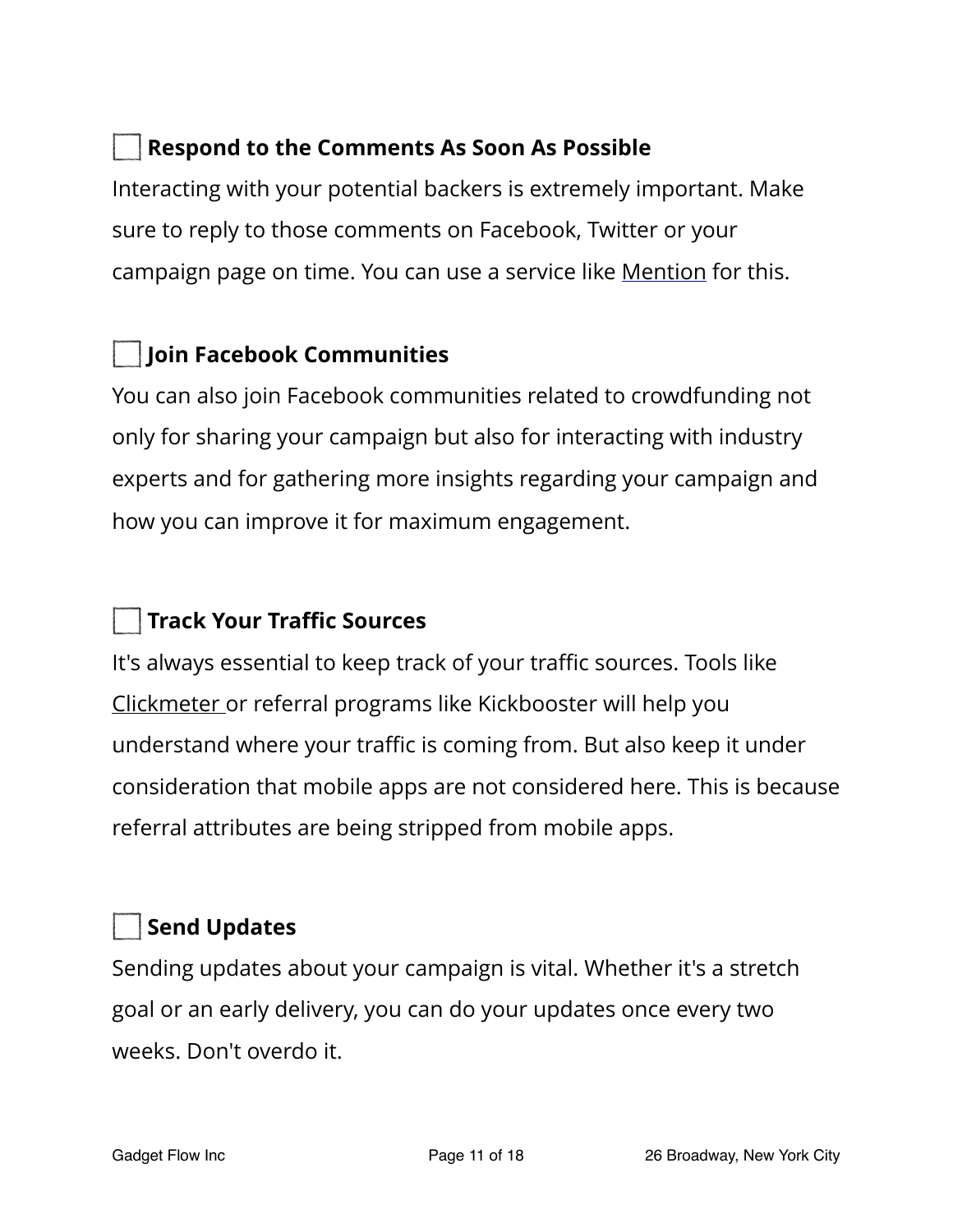# **Get to 30% of Your Goal As Fast As You Can**

You have more chances to get featured on Indiegogo or Kickstarter if your campaign reaches 30% of its goal within 48 hours. In fact, you can grab that attention by securing the first 30% of your goal from friends, family, and acquaintances.

# **Set Up Special Early-Bird Perks**

Coming up with special early-bird perks is always a good thing to do. As a matter of fact, you can offer free shipping or 10% discount vouchers to websites or blogs or influencers and grab more attention from their users.

# **Prep a Stretch Goal Chart**

Once you start getting more attention for your campaign, start setting up a proper stretch goal chart. That way, you can grab your backer's attention even more.

#### **Highlight the Press Coverage on the Crowdfunding Page**

Just getting press mentions is not enough. You need to highlight them on your crowdfunding page as well. Follow a specific structure of highlighting your most popular press mentions with quotes. This will increase the credibility of your campaign.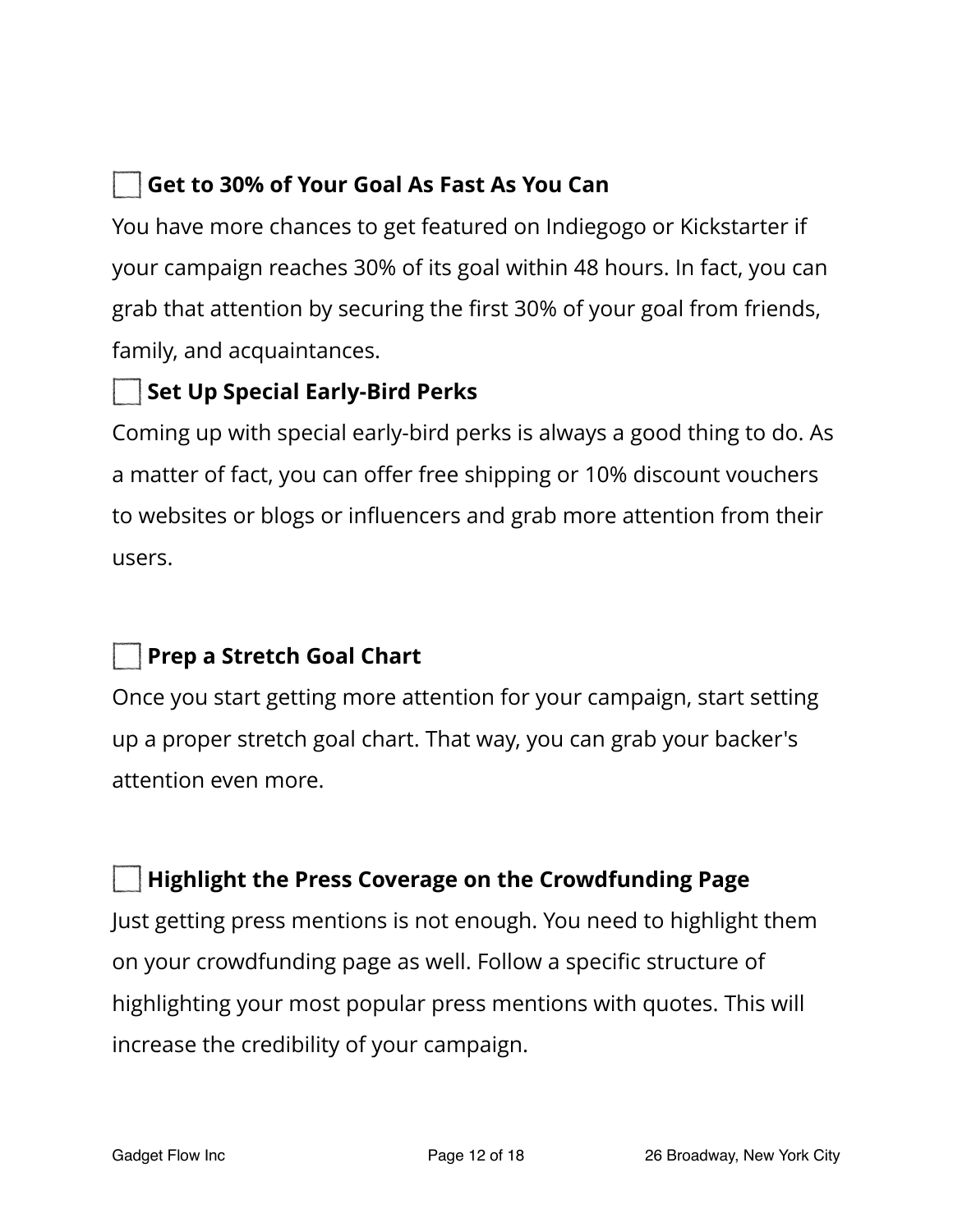# **Post-Launch Crowdfunding Checklist**

# **Be Ready With the Fulfillment Process**

Once your campaign is over, you must consider delivering the first batch to your backers as early as possible. Plan the fulfillment process with services like Far Group and don't let your backers start complaining because of an unwanted delay and make sure to keep answering any questions they may have. If you are a Gadget Flow customer you can access our Fulfillment partners on your dashboard.

#### **Keep Updating Your Backers of the Progress**

Update your backers about the progress once every three weeks. Let them know that your project is under work and keep the excitement going.

#### **Never Delay the Delivery Timeline**

Avoid a delay in delivery as much as possible. In case you can't, make sure to explain why you are delaying the delivery to your backers in detail. But we would still suggest you avoid a delay especially if you are planning a second or a third campaign. It would be wise enough to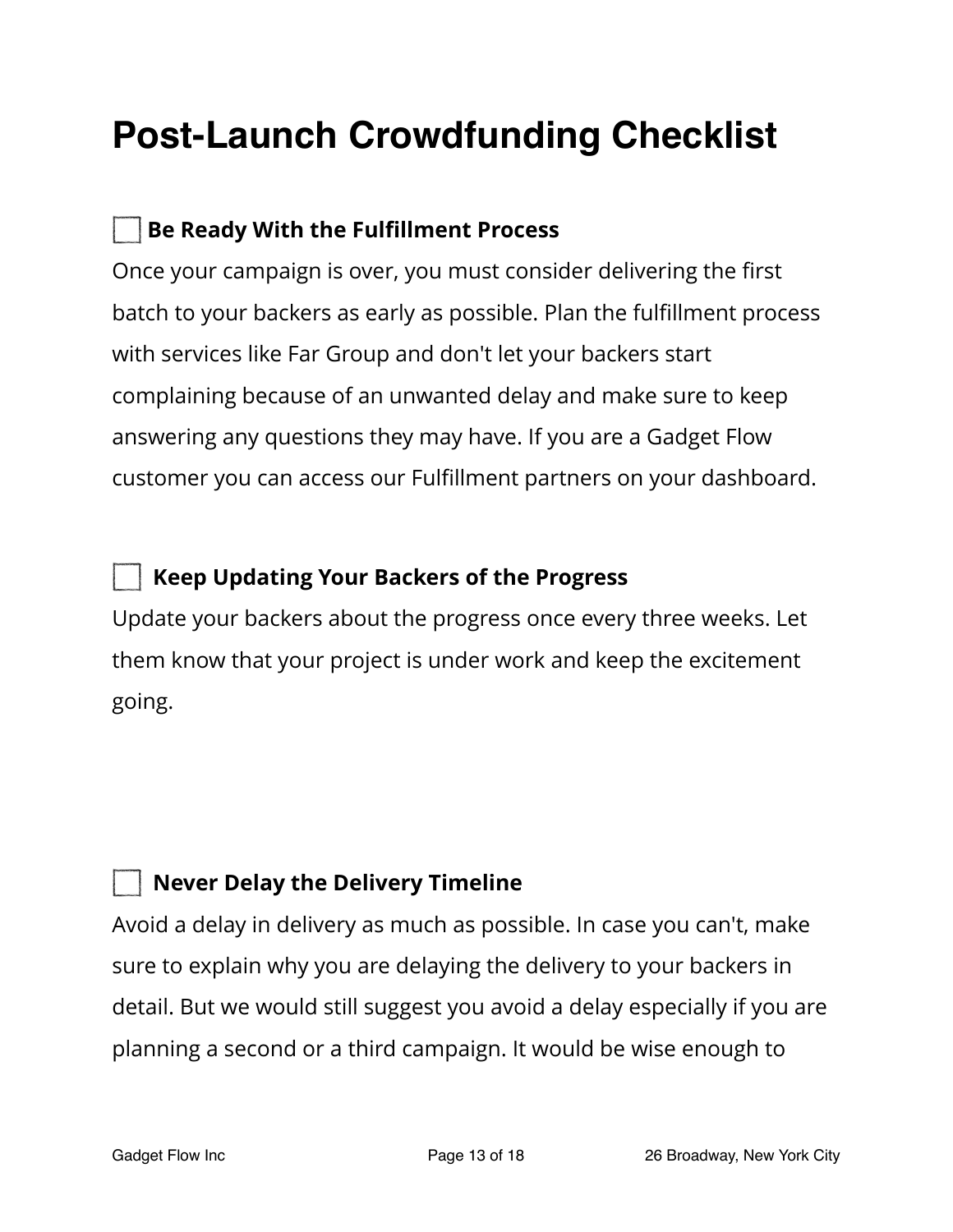choose a later date for delivery in the campaign than delaying your proposed date.

# **Respond to All Genuine Queries**

Never miss any query from your backers that comes your way. Additionally, if you have enough budget, outsource your customer support team and make sure all those queries are answered on time. Delaying responses can lead to angry backers. Turn on notifications on your mobile phone and respond to those emails and questions on time. Let your backers know that you care.

# **Switch to InDemand Indiegogo Program for More Orders**

Once your campaign is over, you can switch to the InDemand program on Indiegogo to keep getting more pre-orders. Make sure you take orders only if you can fulfill them. You need not keep all the perks open in the InDemand program. Just go for special perks you can fulfill and keep getting those orders pouring in. Need an introduction? We can help! [Contact our support team.](https://thegadgetflow.com/contact/)

# **Launch a Web-Shop if You Can**

If you think you can fulfill an entire second batch of pre-orders, then launch your web-shop. Don't make it too detailed. A simple website based on [Shopify](http://shopify.com/) that takes up pre-orders will do.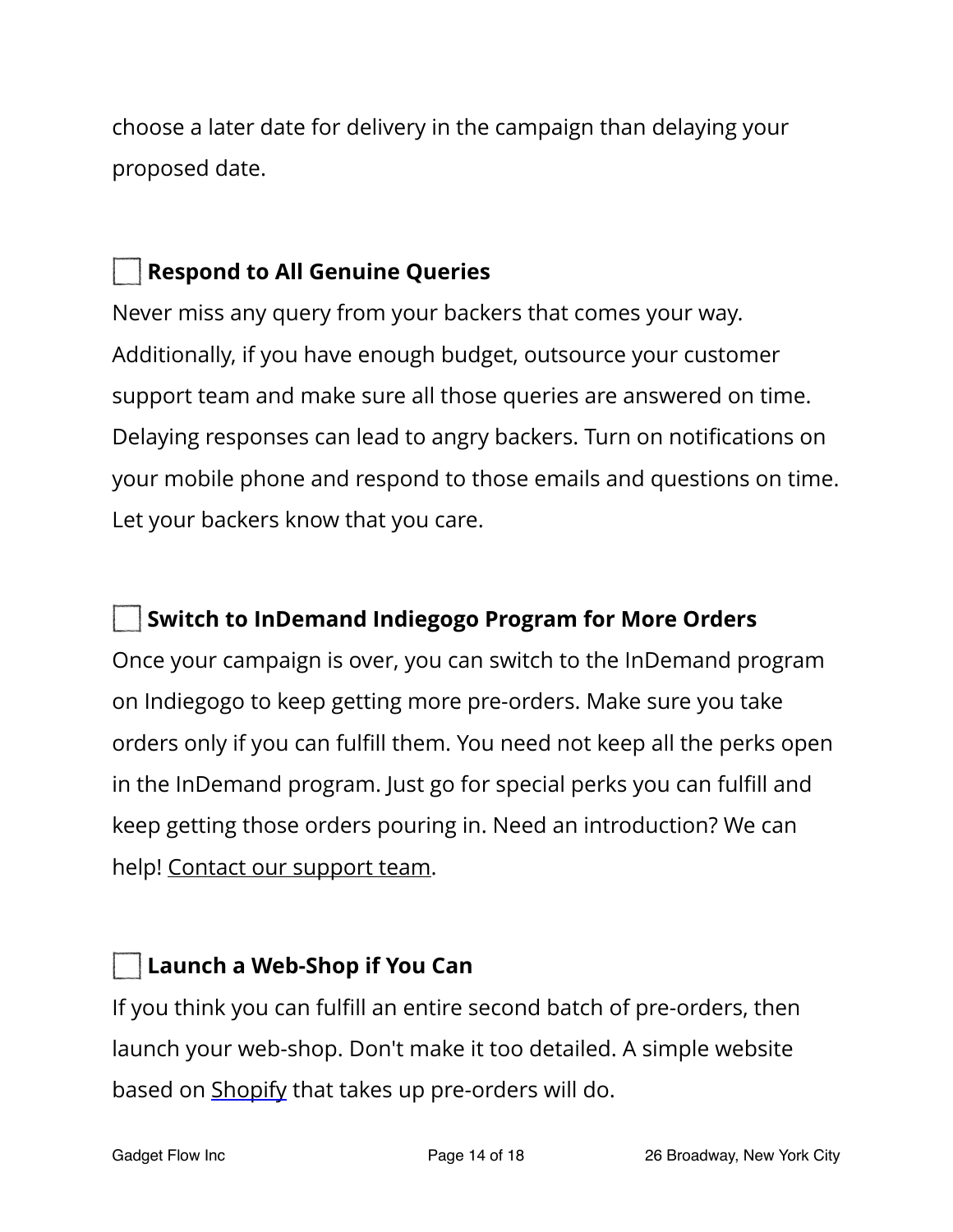# **Participate on Podcasts for Media Attention**

Voice out your success with the help of podcasts arranged by [Art of the](http://artofthekickstart.com/)  [Kickstart](http://artofthekickstart.com/), [Crowdcrux](http://crowdcrux.com/) and similar other platforms. It's important to do these little things and make yourself more visible in the industry. Like we said before, crowdfunding is not just about a product. It's also about the story behind the creation of that product. If you truly have an inspirational story, it's better to spread it out. You can also participate on the [Gadget Flow podcast.](https://podcast.thegadgetflow.com/) [Contact our support team](https://thegadgetflow.com/contact/) to book a date.

# **Thank Every Backer Individually**

You must go for a thank you video clip and newsletter for your subscribers and backers once the campaign is over. A little gesture of gratitude always works. It adds a personal touch to your overall campaign and makes you more visible in front of your backers.

#### **Make the Packaging Attractive**

Once you start working on the package delivery, you can also try and add a personal note to each one of them. Always remember that since this is your first batch, you must consider thanking all those who helped you with your campaign success. It can be anything from a thank-you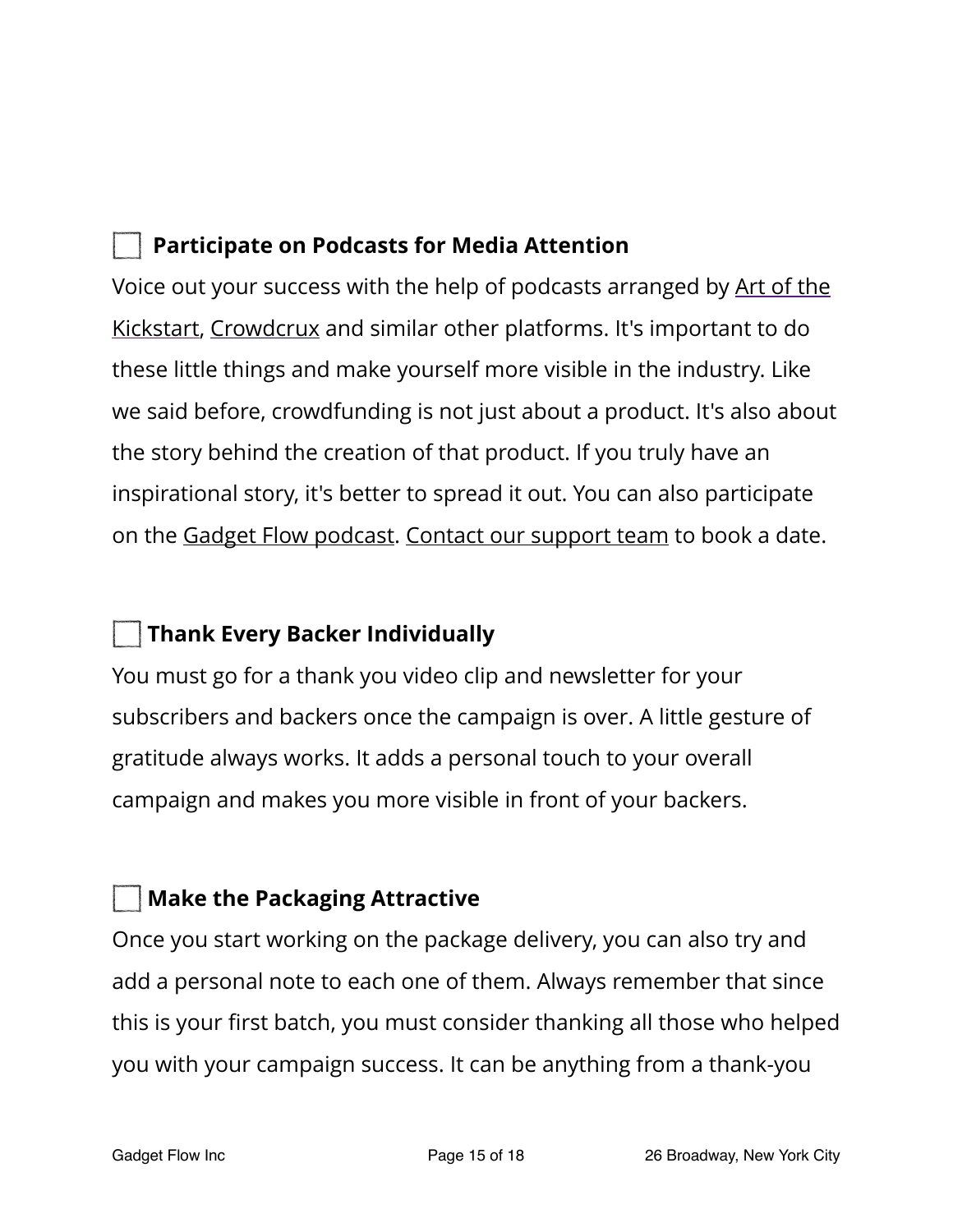note to a bookmark to chocolate. But whatever you do, make sure your gratitude shows up.

# **Conclusion**

We believe Crowdfunding can be cracked if you structure the entire process properly. This checklist is not just about ticking off every point and moving ahead one step at a time. It's also about getting into the details of each section of your campaign and working hard to do it right.

We have had many campaign creators asking us about the "secret" to a Crowdfunding success time and again. Many believe that it has to do with the product. But we think it's also about how you do it. Think of campaigns like [Generark](https://thegadgetflow.com/portfolio/generark-solar-generator-provides-home-emergency-power-supply/) or the [X-Frame Mechanical Watch](http://thegadgetflow.com/blog/facebook-ads-can-help-raise-pledges-kickstarter/). They got the success because of specific strategies they had utilized during their campaign. If you do the same, there's nothing stopping you from having a successful campaign. We hope our crowdfunding checklist will help you get along with a smoother ride.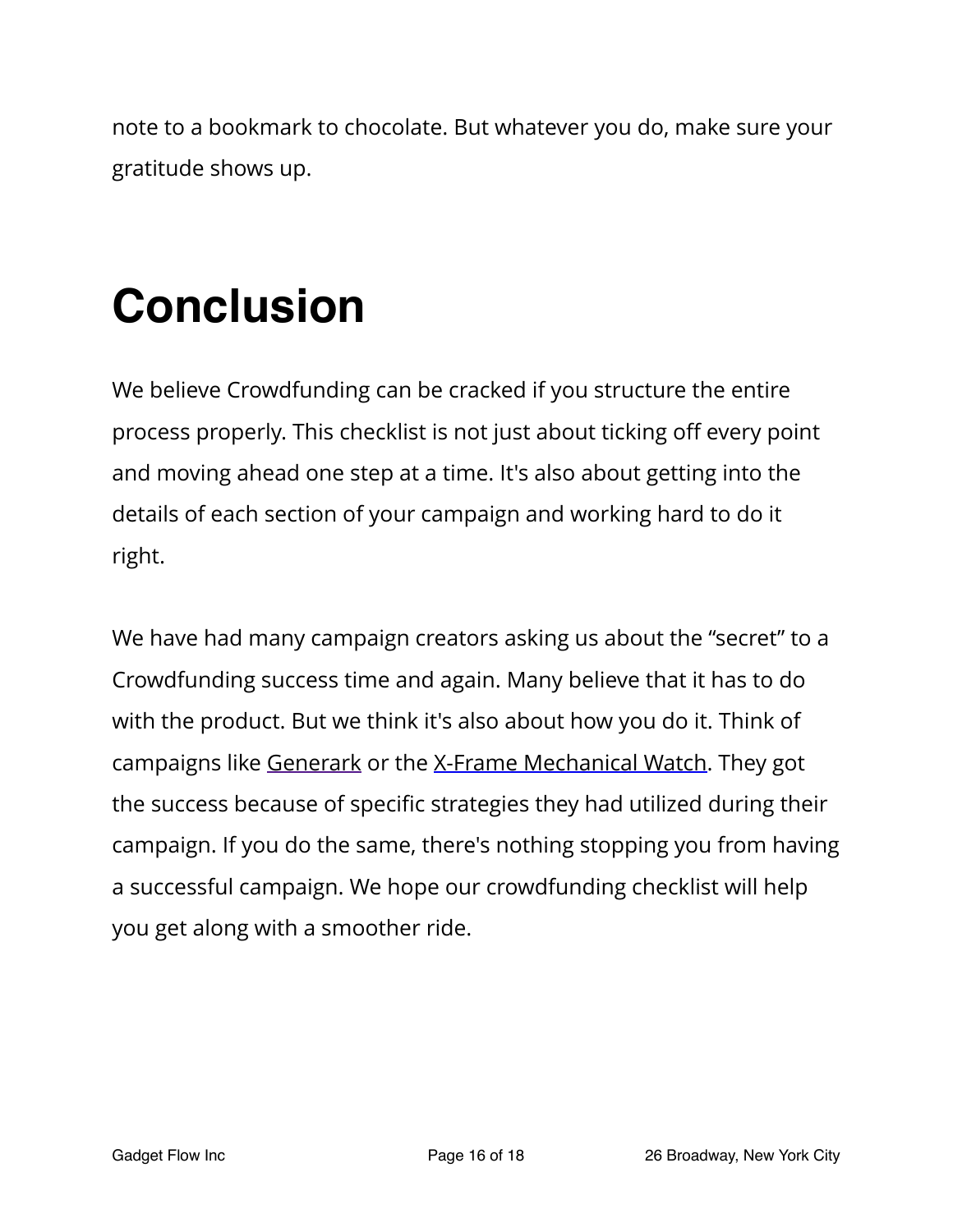# **How can Gadget Flow Help?**

We offer a series of different services to help you kickstart your crowdfunding campaign, from unboxing videos, to marketing, validations services and everything in between. You can talk to one of our sales reps today by visiting our [submission page.](https://thegadgetflow.com/submit/)

# **Gadget Flow Services**

# **The Agency**

Best-in-class e-commerce marketing and crowdfunding services by the team that has helped over 9,000 businesses thrive. **[Learn More here](https://thegadgetflow.com/agency)**.

# **Marketing Plans**

Our marketing plans were designed to bring you traffic, backers and backers. With 6 plans ranging from \$469 to \$9,899 you can find a plan to boost your traffic, increase awareness and get your campaign funded by getting advertised in front of millions of potential customers and backers. **[Learn More here](https://thegadgetflow.com/submit/?ref=1)**.